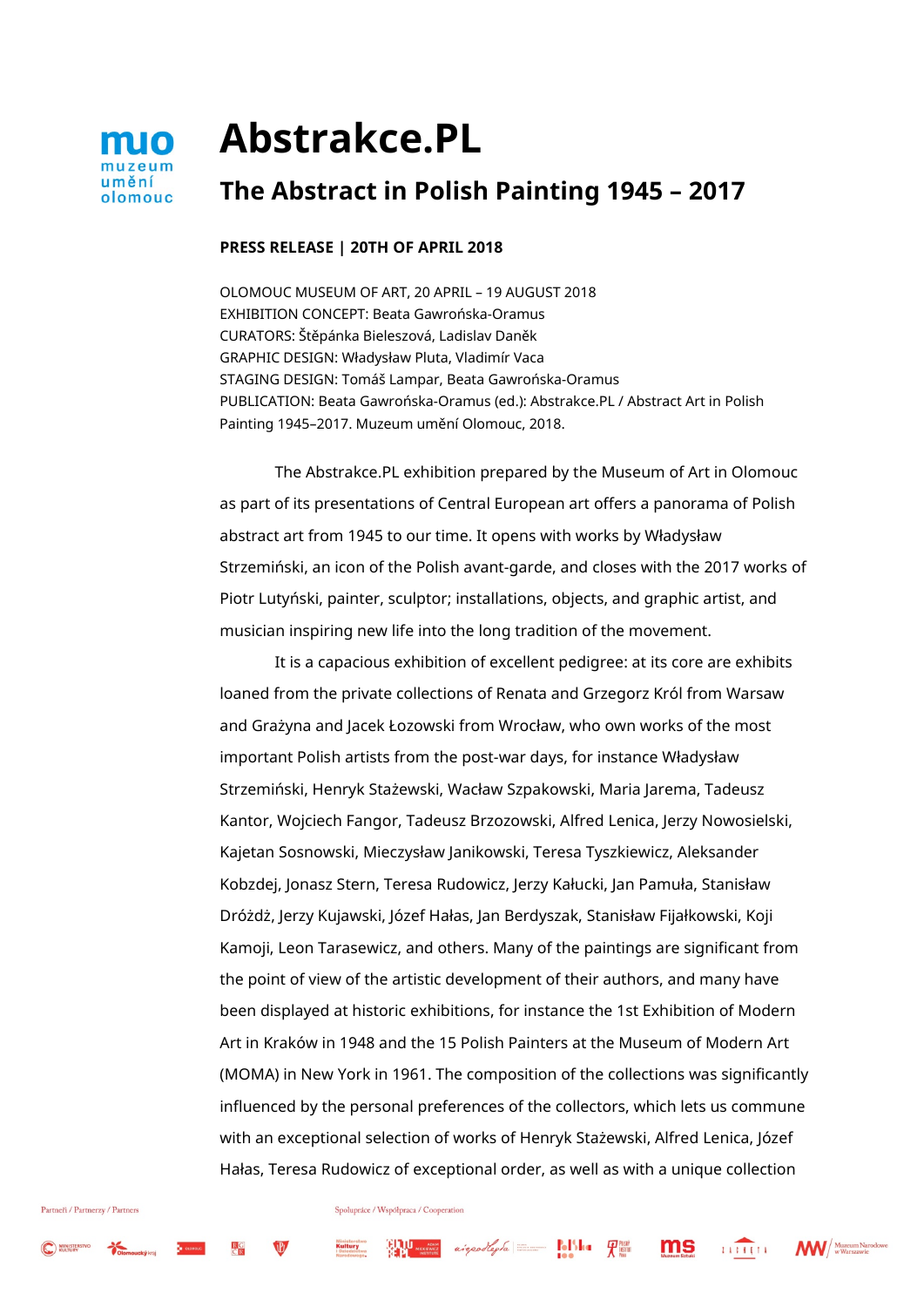of works of both Mieczysław Janikowski and Jerzy Kujawski, consummate painters holding an important place in Polish art even though they worked as émigrés, and can hardly be found even in museum collections. The collections of Renata and Grzegorz Król, and Grażyna and Jacek Łozowski not only invite you to a meeting with the classics but also give you an opportunity to get to know currently active artists who are the hope for the future of Polish abstract art, such as Jan Pamuła, Piotr Lutyński, and many others.

The exhibition is given additional esteem by the inclusion of works from the collections of the National Museum in Warsaw, the Museum of Art in Łódź, and Zachęta National Gallery of Art. These collections have provided the works of Władysław Strzemiński, Roman Opałka, Edward Krasiński, Henryk Stażewski, Stefan Gierowski, Jerzy Rosołowicz, Tadeusz Brzozowski, Wojciech Fangor, Ryszard Winiarski, Jan Lebenstein, and Jonasz Stern that extend the spectrum of the exhibition.

Thanks to such exceptional people and institutions opening their collections, you will have an opportunity to see works by 62 artists representing various movements and trends in Polish abstract painting. It is the first exhibition in the Czech Republic to be so complex, which is why it aims primarily at the portrayal of the variety of trends, the richness of personalities and individual artistic attitudes and transformations, in a word, the entire charm of Polish postwar abstract painting.

The exhibition emphasises two main currents of abstract art: emotional and geometrical. Therefore, you can find here works that belong to Tachism, Art Informel, matter painting, as well as structural paintings, and the ones that continue the geometric-constructivism trend defined by the first avant-garde. The currents that were born from abstract art, such as conceptualism and concrete poetry, are also signalled. The individual trends can be followed in their chronological order.

## **The publication**

The publication accompanying the exhibition contains texts written by authors focusing on selected phenomena. *Abstrahentium non est mendacium*, the essay by Krystyna Czerni, concerns the very essence of the phenomenon known as abstract painting and the watersheds in its post-war Polish history. The text by

 ${\rm Spolupráce}$  /  ${\rm Wsp\'o}lpraca$  /  ${\rm Cooperation}$ 

MINISTERSTVO A



ms